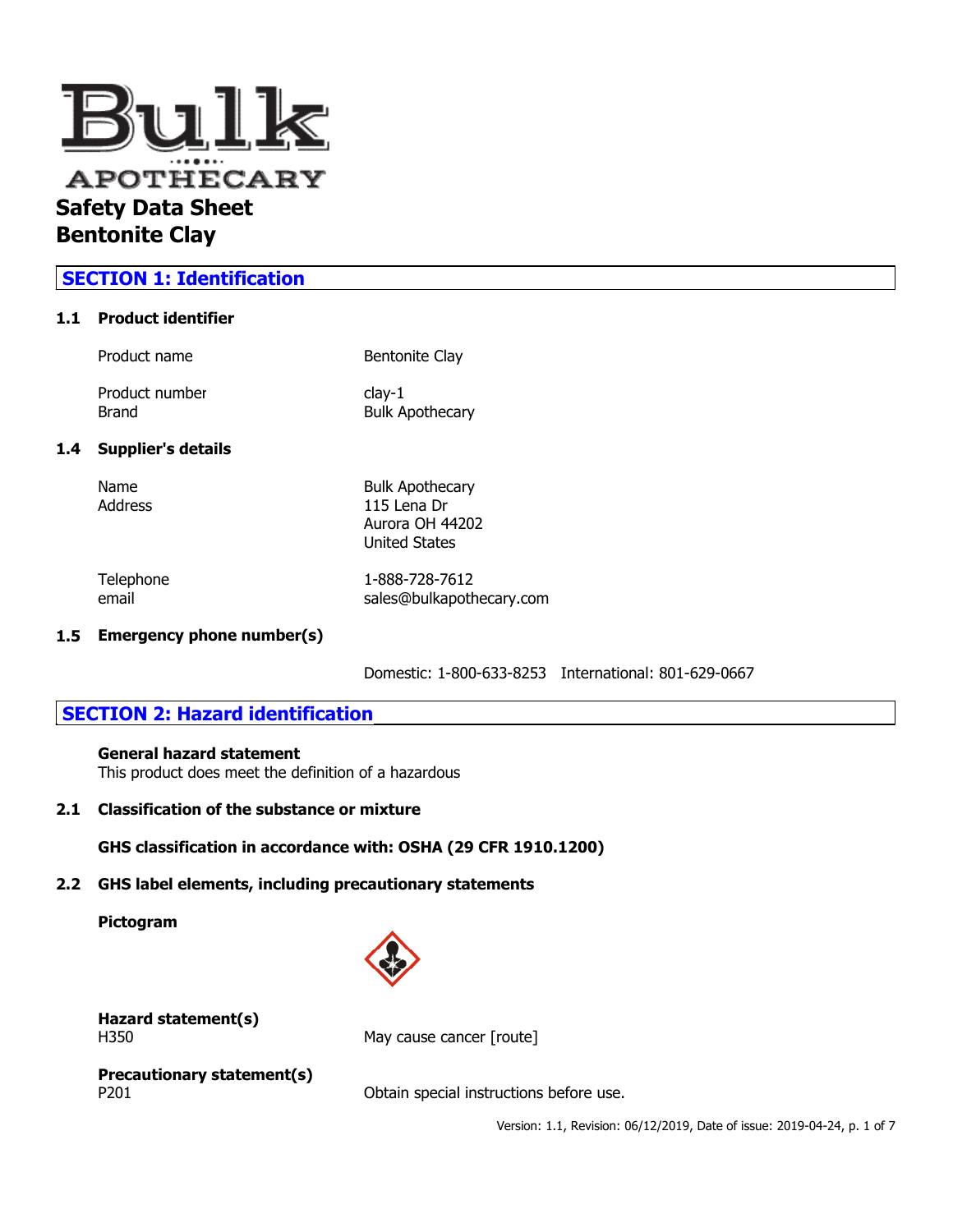| P <sub>202</sub> | Do not handle until all safety precautions have been read and understood.  |
|------------------|----------------------------------------------------------------------------|
| P280             | Wear protective gloves/protective clothing/eye protection/face protection. |
| P308+P311        | IF exposed or concerned: Call a POISON CENTER/doctor/                      |
| P405             | Store locked up.                                                           |
| P501             | Dispose of contents/container to in accordance with local regulations.     |

# **SECTION 3: Composition/information on ingredients**

## **3.2 Mixtures**

## **Hazardous components**

## **1. Silica, crystalline**

| $<$ 2 % (weight) |
|------------------|
| 238-878-4        |
| 14808-60-7       |
|                  |

## **2. Bentonite (w/o crystalline silica)**

| Concentration | 95 - 100 % (weight) |
|---------------|---------------------|
| EC no.        | 215-108-5           |
| CAS no.       | 1302-78-9           |

| 3. Silica     |                |
|---------------|----------------|
| Concentration | $2\%$ (weight) |
| EC no.        | 231-545-4      |
| CAS no.       | 7631-86-9      |

- Carcinogenicity Category 1

# **SECTION 4: First-aid measures**

## **4.1 Description of necessary first-aid measures**

| If inhaled              | If breathing becomes difficult, remove victim to fresh air. If necessary,<br>use artificial respiration to support vital functions. Seek medical<br>attention.                                                                                                                                                                                                                                      |
|-------------------------|-----------------------------------------------------------------------------------------------------------------------------------------------------------------------------------------------------------------------------------------------------------------------------------------------------------------------------------------------------------------------------------------------------|
| In case of skin contact | Wash skin thoroughly with soap and water after handling. Seek medical<br>attention if irritation develops and persists.                                                                                                                                                                                                                                                                             |
| In case of eye contact  | f product enters the eyes, flush with plenty of water or eye wash<br>solution for several minutes. Seek medical attention if irritation persists.                                                                                                                                                                                                                                                   |
| If swallowed            | If product is swallowed, call physician or poison center if you feel<br>unwell. If professional advice is not available, do not induce vomiting.<br>Never induce vomiting or give dilutents (milk or water) to someone who<br>is unconscious, having convulsions, or who cannot swallow. Seek<br>medical advice. Take a copy of the label and/or SDS with the victim to<br>the health professional. |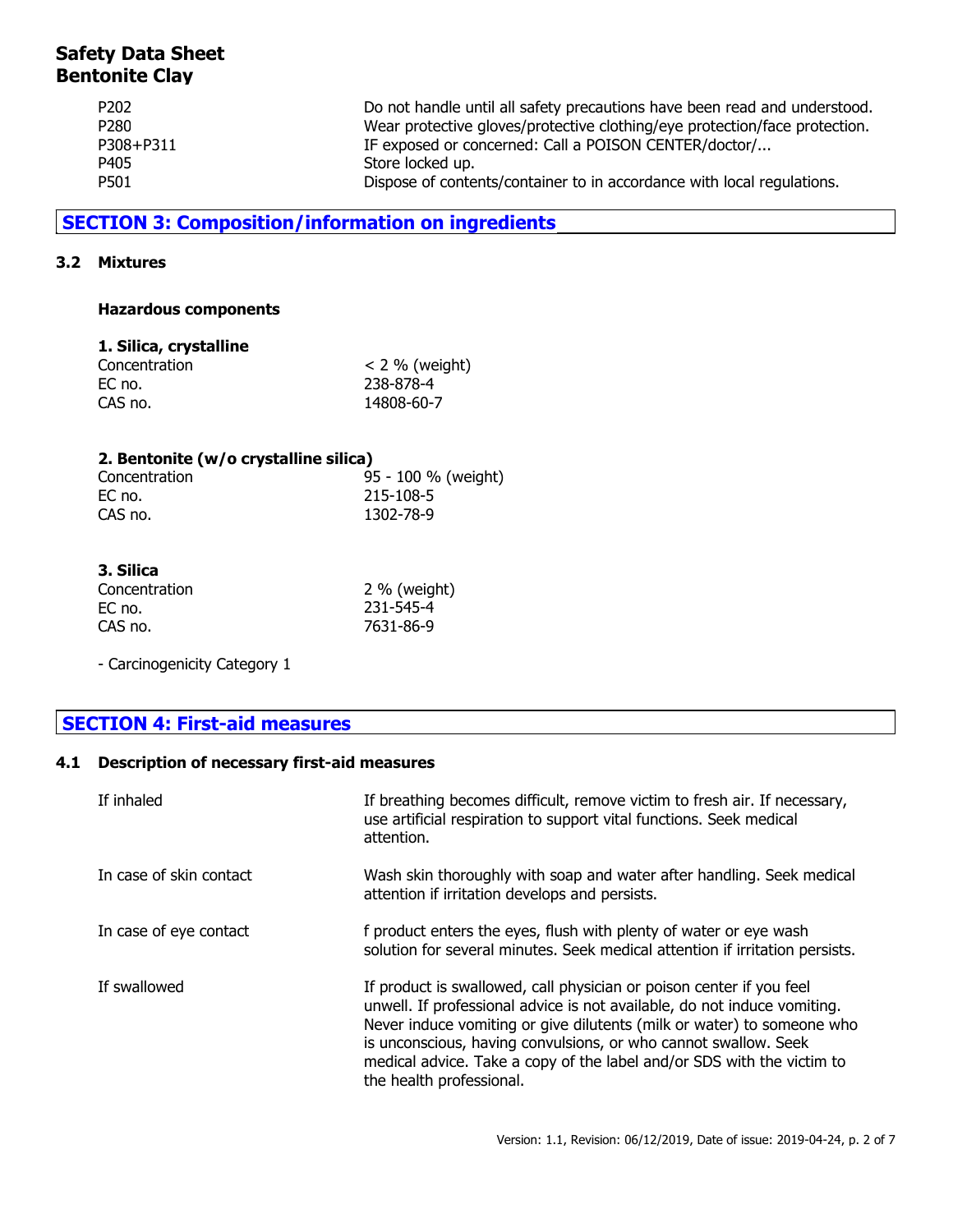- **4.2 Most important symptoms/effects, acute and delayed** Contact with skin, eyes, and respiratory system may cause irritation.
- **4.3 Indication of immediate medical attention and special treatment needed, if necessary** Treat symptoms and eliminate overexposure.

## **SECTION 5: Fire-fighting measures**

## **5.1 Suitable extinguishing media**

Water spray, foam, Halon, Carbon Dioxide, Dry Chemical.

## **5.2 Specific hazards arising from the chemical**

Irritating and toxic fumes may be produced at high temperatures. Use of water may result if the formation of a toxic aqueous

solution. Do not allow run-off from fire fighting to enter drains or water courses.

## **5.3 Special protective actions for fire-fighters**

Incipient fire responders should wear eye protection. Structural firefighters must wear Self-Contained Breathing Apparatus (SCBA) and full protective equipment. Isolate materials not yet involved in the fire and protect personnel. Move containers from fire area if this can be done without risk; otherwise, cool with carefully applied water spray. If possible, prevent run-off water from entering storm drains, bodies ofwater, or other environmentally sensitive areas.

## **SECTION 6: Accidental release measures**

## **6.1 Personal precautions, protective equipment and emergency procedures**

Use cautious judgment when cleaning up spill. Wear suitable protective clothing, gloves, and eye/face protection.

#### **6.2 Environmental precautions**

If water is introduced, construct a dike to prevent spreading. Keep out of sewers, storm drains, surface waters, and soils.

**6.3 Methods and materials for containment and cleaning up** Collect material via broom or mop. Place in tightly sealed containers for proper disposal.

# **SECTION 7: Handling and storage**

## **7.1 Precautions for safe handling**

To prevent skin contact under the foreseeable conditions of use, wear appropriate safety gloves. Wash thoroughly after handling.

**7.2 Conditions for safe storage, including any incompatibilities** Minimize dust generation and accumulation.

## **SECTION 8: Exposure controls/personal protection**

## **8.1 Control parameters**

## **1. Silica, crystalline (CAS: 14808-60-7 EC: 238-878-4)**

PEL-TWA (Inhalation): 10 mg/m3 / (% Silica + 2) respirable 30 mg/m3 / (% Silica + 2) total (OSHA) OSHA Annotated Table Z-1, www.osha.gov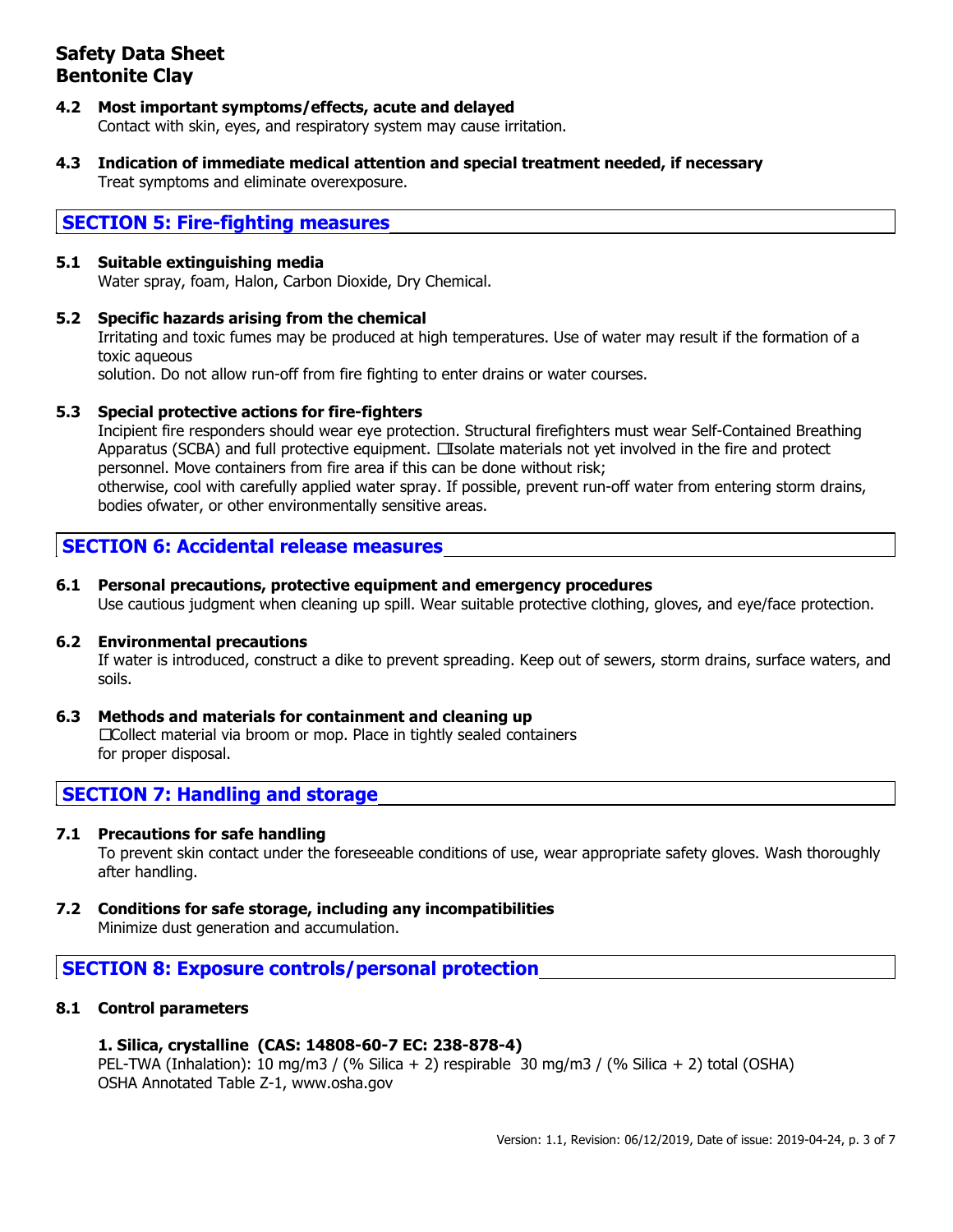PEL (Inhalation): 0.05 mg/m3 (Cal/OSHA) OSHA Annotated Table Z-1, www.osha.gov

REL (Inhalation): Ca 0.05 mg/m3 (NIOSH) OSHA Annotated Table Z-1, www.osha.gov

TLV® (Inhalation): 0.025 mg/m3 (resp.) for α-quartz and cristobalite (ACGIH)

**2. Silica (CAS: 7631-86-9 EC: 231-545-4)** PEL-TWA (Inhalation): 20 Million particles per cubic foot (OSHA) Table Z-3 Mineral Dusts.

PEL-TWA (Inhalation): 80mg/m3 / %SiO2 (OSHA) Table Z-3 Mineral Dusts

PEL-TWA (Inhalation): 6 mg/m3 (Total); 3 mg/m3 (Res) (Cal/OSHA)

REL-TWA (Inhalation): 6 mg/m3 (NIOSH)

## **8.2 Appropriate engineering controls**

Use with adequate ventilation to ensure exposure levels are maintained below the limits provided above.

#### **8.3 Individual protection measures, such as personal protective equipment (PPE)**

#### **Eye/face protection**

Safety glasses or goggles are recommended.

#### **Body protection**

Use body protection appropriate to task being performed.

#### **Respiratory protection**

Not required for properly ventilated areas.

## **SECTION 9: Physical and chemical properties**

## **Information on basic physical and chemical properties**

| Appearance/form (physical state, color, etc.)<br>Odor | light tan to gray dry powder<br>Odorless |
|-------------------------------------------------------|------------------------------------------|
| Odor threshold                                        |                                          |
| рH                                                    |                                          |
| Melting point/freezing point                          | Not Applicable                           |
| Initial boiling point and boiling range               |                                          |
| Flash point                                           | Not Applicable                           |
| Evaporation rate                                      |                                          |
| Flammability (solid, gas)                             |                                          |
| Upper/lower flammability limits                       |                                          |
| Vapor pressure                                        |                                          |
| Vapor density                                         |                                          |
| Relative density                                      |                                          |
| Solubility(ies)                                       | Insoluble                                |
| Partition coefficient: n-octanol/water                |                                          |
| Auto-ignition temperature                             |                                          |
| Decomposition temperature                             |                                          |
| <b>Viscosity</b>                                      |                                          |
| Explosive properties                                  |                                          |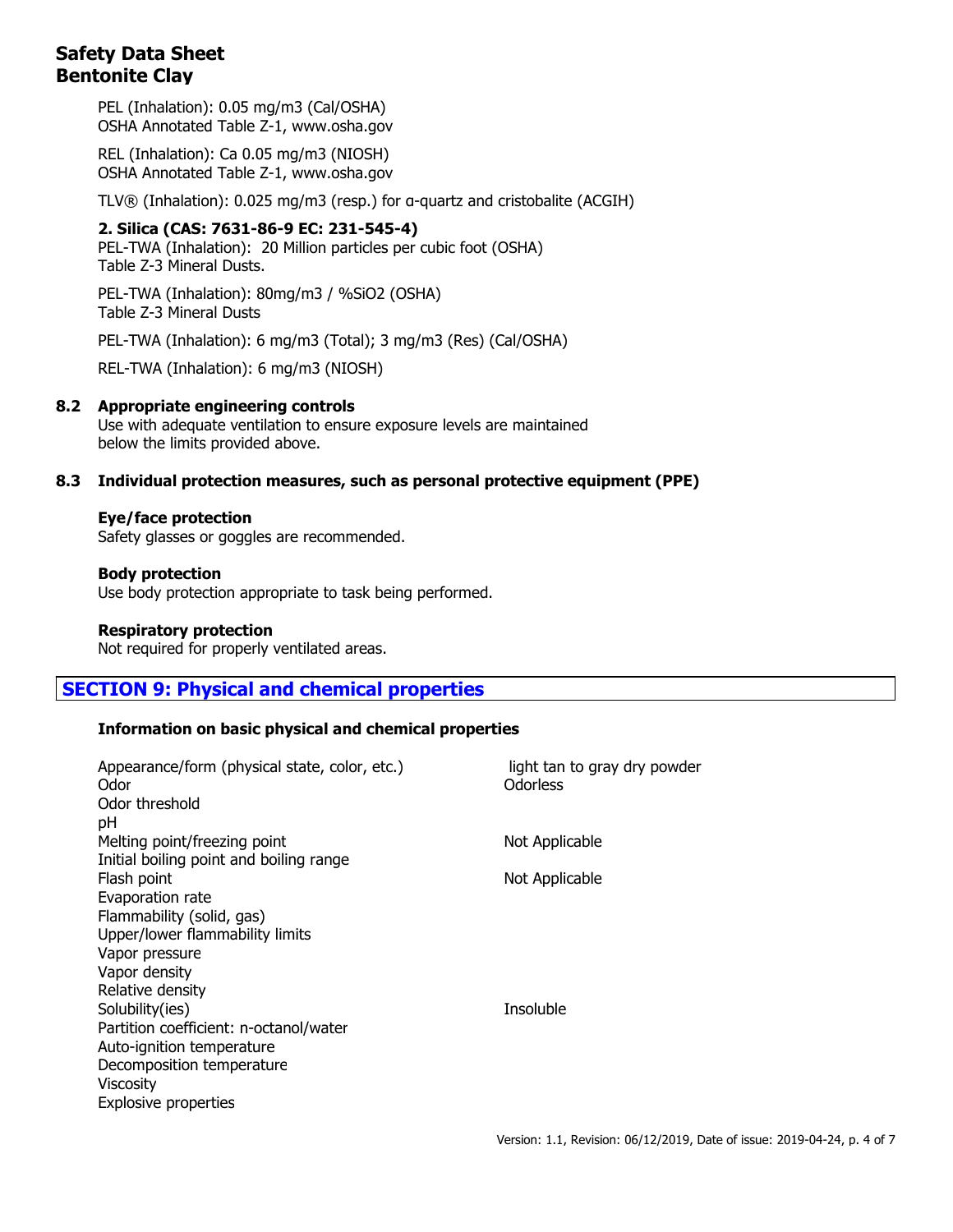Oxidizing properties

# **SECTION 10: Stability and reactivity**

## **10.1 Reactivity**

This product is not reactive.

## **10.2 Chemical stability**

Stable under conditions of normal storage and use.

#### **10.3 Possibility of hazardous reactions** Will not occur.

## **10.5 Incompatible materials**

----- Silica: Strong oxidizing agents

# **SECTION 11: Toxicological information**

## **Information on toxicological effects**

**Skin corrosion/irritation** May cause irritation.

**Serious eye damage/irritation** May cause irritation.

**Respiratory or skin sensitization** May cause irritation.

## **Carcinogenicity**

May cause cancer

## **SECTION 12: Ecological information**

**Toxicity** No data available

## **SECTION 13: Disposal considerations**

#### **Disposal of the product**

Waste disposal must be in accordance with appropriate U.S. Federal, State, and local regulations, those of Canada, Australia, EU Member States and Japan.

## **SECTION 14: Transport information**

**DOT (US)** Non-Regulated Material

**IMDG**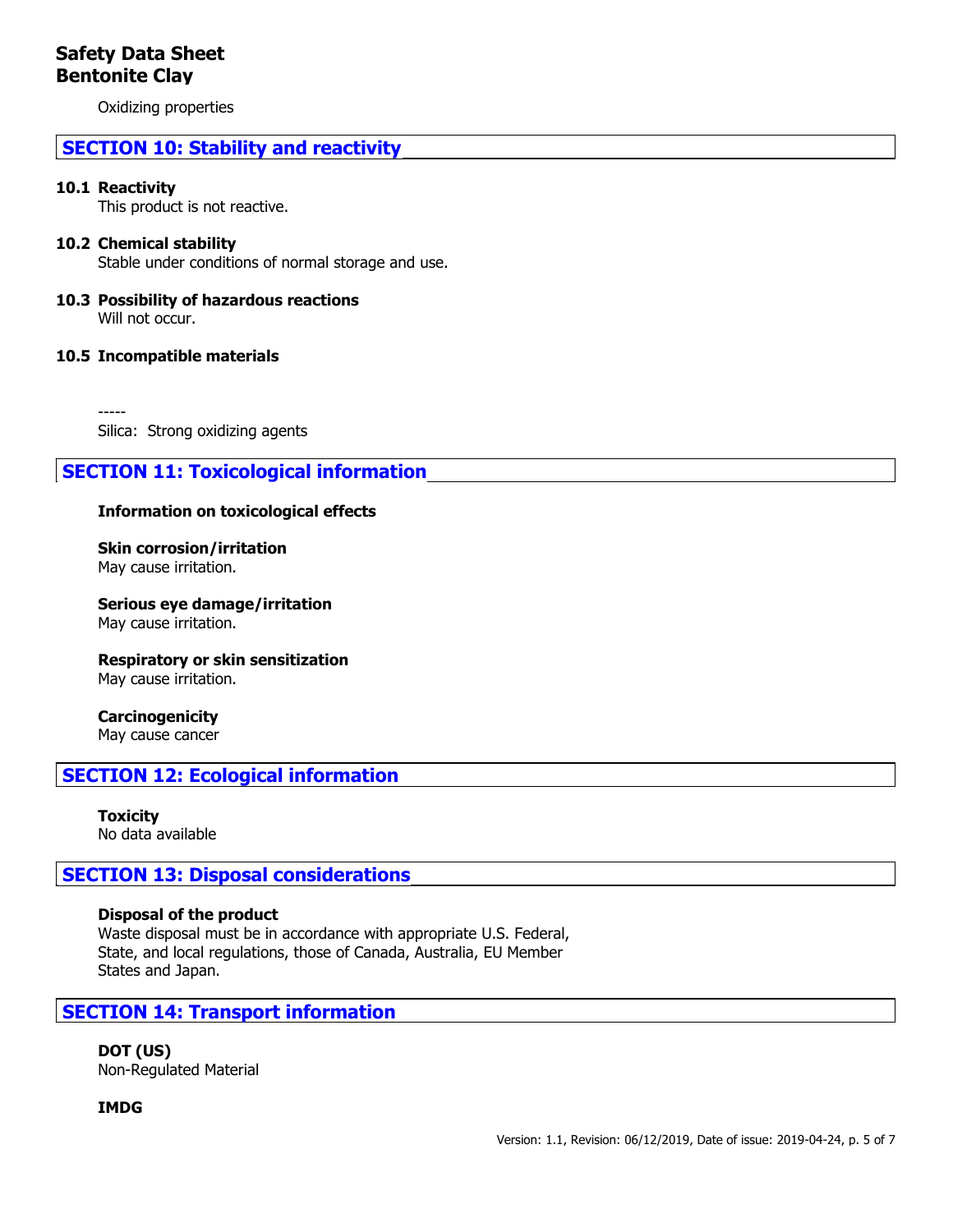Non-Regulated Material

## **IATA**

Non-Regulated Material

## **SECTION 15: Regulatory information**

#### **15.1 Safety, health and environmental regulations specific for the product in question**

**New Jersey Right To Know Components** Common name: SILICA, QUARTZ CAS number: 14808-60-7

## **Massachusetts Right To Know Components**

Chemical name: Quartz CAS number: 14808-60-7

## **California Prop. 65 Components**

WARNING! This product contains a chemical known to the State of California to cause cancer. **Ouartz** CAS-No. 14808-60-7

## **Pennsylvania Right To Know Components**

Chemical name: Quartz CAS number: 14808-60-7

## **California Prop. 65 components**

Chemical name: Silica, crystalline CAS number: 14808-60-7 10/01/1988 - cancer

## **New Jersey Right To Know Components**

Bentonite CAS-No. 1302-78-9

## **Pennsylvania Right To Know Components**

Bentonite CAS-No. 1302-78-9

## **New Jersey Right To Know Components**

Silicon dioxide CAS-No. 7631-86-9

## **Massachusetts Right To Know Components**

Silicon dioxide CAS-No. 7631-86-9

## **Pennsylvania Right To Know Components**

Silicon dioxide CAS-No. 7631-86-9